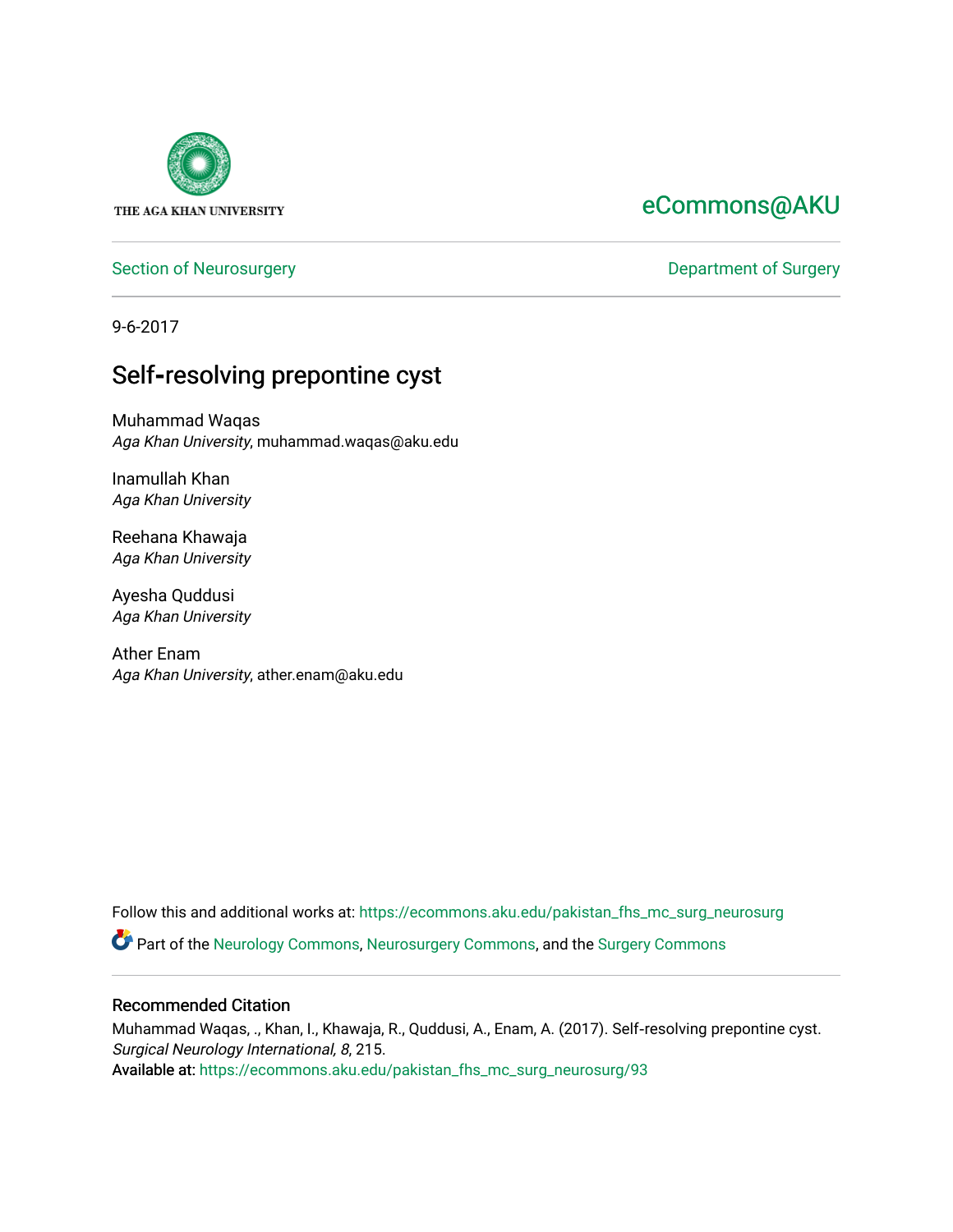

## **SURGICAL NEUROLOGY INTERNATIONAL**

**SNI: Unique Case Observations**

**For entire Editorial Board visit :** http://www.surgicalneurologyint.com

**Editor: Ather Enam,** M.D., Aga Khan University, Karachi, Sindh, Pakistan

## Case Report

# **Self‑resolving prepontine cyst**

## Muhammad Waqas, Inamullah Khan, Reehana Khawaja, Ayesha Quddusi, Syed Ather Enam

Department of Surgery, Section of Neurosurgery, The Aga Khan University Hospital, Karachi, Pakistan

E‑mail: Muhammad Waqas ‑ shaiq\_waqas@hotmail.com; Inamullah Khan ‑ inamullah.aku.co15@gmail.com; Reehana Khawaja ‑ rihanakhawaja@gmail.com; Ayesha Quddusi ‑ ayeshaquddusi@hotmail.com; \*Syed Ather Enam ‑ ather.enam@aku.edu \*Corresponding author

Received: 24 April 17 Accepted: 06 July 17 Published: 06 September 17

#### **Abstract**

**Background:** Intracranial prepontine cysts are rare and include epidermoid cysts, arachnoid cysts, and neurenteric cysts. Symptomatic prepontine cysts may require surgical intervention. Reports of spontaneous resolution of cysts are rare.

**Case Description:** We describe the case of a young gentleman who presented with headache and fever. Magnetic resonance imaging of the brain identified a prepontine lesion with features consistent with epidermoid cyst. During admission, the patient received symptomatic management in addition to empirical antibiotic therapy and dexamethasone. The patient improved symptomatically in the next 48 hours and was discharged. Follow‑up imaging at 6 months and 1 year showed significant reduction in size of the lesion.

**Conclusion:** For asymptomatic prepontine cysts, a close radiological and clinical follow‑up may prove useful.

Key Words: Adult brain cyst, MRI brain, prepotine cyst, self-resolution



#### **INTRODUCTION**

Prepontine cystic lesions are rare. Common types of cysts reported in this area include epidermoid cysts, arachnoid cysts, and neurenteric cysts.[4,6,12,14] Symptomatic lesions often require surgical intervention. According to our literature search, spontaneous resolution of a cyst in prepontine area has been reported once before.[8]

In this report, we describe the case of a young gentleman who presented with headache and fever. A large prepontine cyst was found on magnetic resonance imaging (MRI) with features consistent with epidermoid cyst. The possibility of neurenteric could not be excluded. Patient was treated symptomatically. Follow-up MRI at 1 year showed significant reduction in the size of the cyst.

#### **CASE REPORT**

A 41‑year‑old, right‑handed gentleman presented to us in the emergency room with history of severe occipital

headache for 4 days. It was constant and moderate to severe in intensity. There was no association with daytime or cough. Headache was associated with several episodes of vomiting. There were no mental status changes, seizure, or complain of motor weakness in any of his limbs.

On examination, he was well oriented to time, place, and person. Signs of meningeal irritation were absent. We also did not find any cranial nerve deficit, papilledema, or long tract signs. Systemic examination was also unremarkable. He had taken symptomatic treatment

**For reprints contact:** reprints@medknow.com

**How to cite this article:** Waqas M, Khan I, Khawaja R, Quddusi A, Enam SA. Self-resolving prepontine cyst. Surg Neurol Int 2017;8:215. http://surgicalneurologyint.com/Self-resolving-prepontine-cyst/

This is an open access article distributed under the terms of the Creative Commons Attribution-NonCommercial-ShareAlike 3.0 License, which allows others to remix, tweak, and build upon the work non-commercially, as long as the author is credited and the new creations are licensed under the identical terms.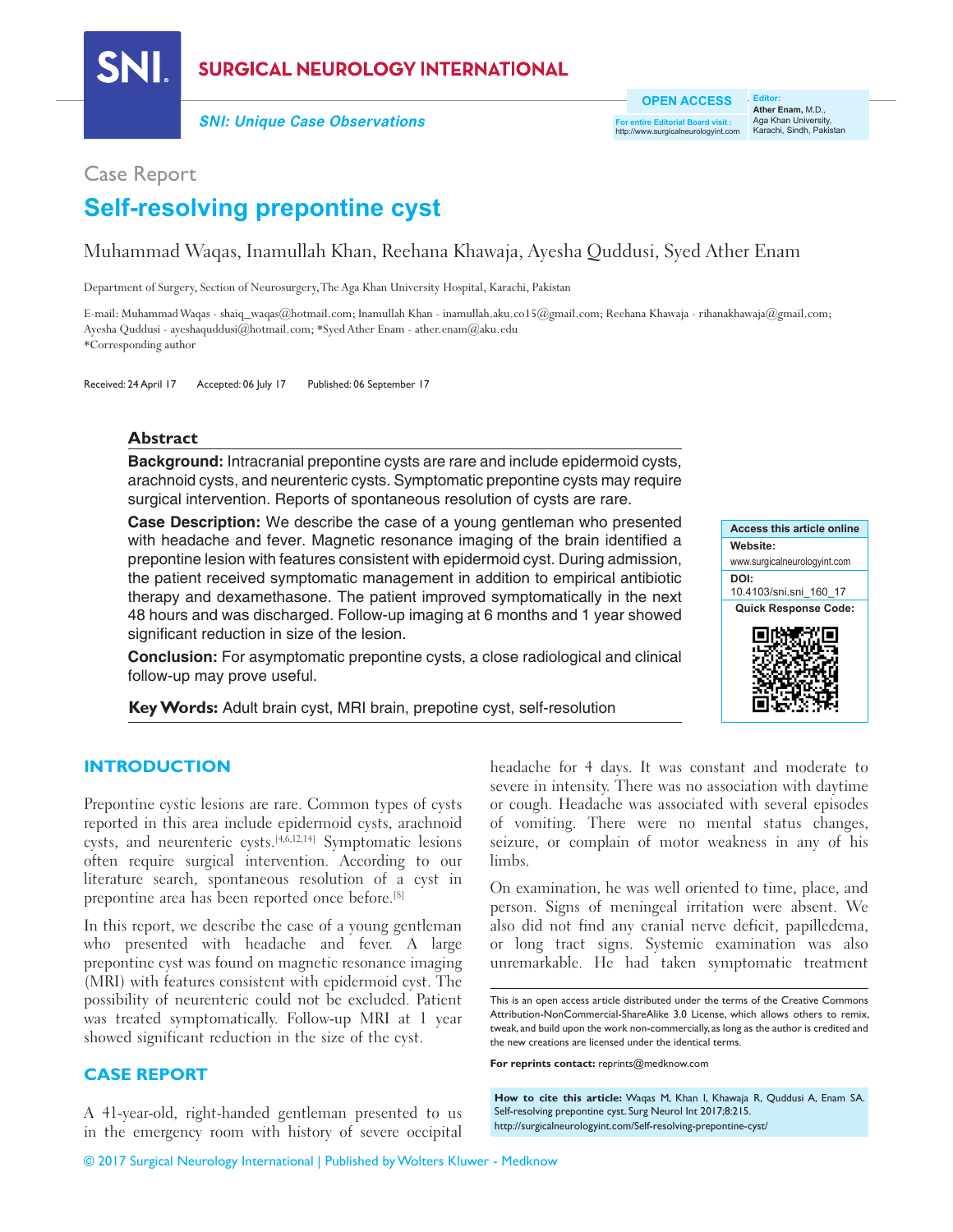without much relief in his symptoms. Family history was unremarkable for any intracranial pathologies.

Considering the nature and severity of his symptoms, we obtained an MRI brain with and without contrast. MRI brain showed a midline prepontine cyst with signals identical to cerebrospinal fluid (CSF) on T1 and T2‑weighted images [Figures 1a, 2a and 3a]. Pre‑pontine cistern was effaced with significant compression on basilar artery. The cyst showed diffusion restriction. There was no hydrocephalus.



**Figure 1: (a) A well-defined extra-axial lesion is identified anterior to the brainstem on this sagittal view, appearing hyper intense relative to brain parenchyma on the T2 weighted image (White arrows). (b) Similar section noted one year later with reduction in mass of the cystic lesion identified in the image a**



**Figure 2: (a) T1 weighted Brain MRI, this axial section identifies the lesion anterior to the brain stem appearing hyper intense relative to brain parenchyma (White arrows). (b) Similar section noted one year later with reduction in mass of the cystic lesion identified in the image a**



**Figure 3: (a) T1 weighted image with contrast Brain MRI, this axial section identifies the lesion anterior to the brain stem appearing hyper intense relative to brain parenchyma with no enhancement noticed on contrast (White arrows). (b) Similar section noted one year later with reduction in mass of the cystic lesion identified in the image a**

We admitted the patient for further management. He received symptomatic management along with empirical antibiotics. Considering the possibility of chemical meningeal irritation, we also started dexamethasone for 1 week. The patient improved within the next 48 hours and was discharged with a plan for close clinical and radiological follow‑up.

After discharge, the patient remained symptom free, and returned with a repeat MRI brain after 1 year. Repeat imaging showed a significant size reduction and decrease in mass effect [Figure 1b, 2b and 3b].

#### **DISCUSSION**

We have described the case of a patient with self-resolving prepontine cyst. Considering the location and radiological features, our top differentials were epidermoid and neurenteric cyst. Epidermoid cysts comprise 0.2–1.8% of primary intracranial tumors.[2] They arise from ectodermal inclusions formed during the neural tube closure in the third to fifth weeks of gestation at the same time as the optic and octic vessels develop. This explains the frequent occurrence of epidermoid cyst in the cerebellopontine (angle  $40-50\%$ )<sup>[7,9,10,15]</sup> and the parasellar region (10-15%).<sup>[5]</sup> Prepontine area is a rare location for an epidermoid cyst.

Epidermoid cyst on a computed tomography (CT) scan is a round/lobulated mass with a density resembling CSF, calcification is seen in 10% of the cases.[11] On MRI, hypointensity on T1 and hyperintensity on T2 is noted. Internal heterogeneity on FLAIR images this helps distinguish epidermoid cysts from arachnoid cysts.[3]

Neurenteric cysts are mostly found in the posterior fossa and are typically midline, anterior to the brainstem.[1,13] These may arise at the time of notochordal development during the transitory existence of the neurenteric canal. The notochord and foregut fail to separate, causing primitive endodermal cells to be incorporated into the notochord leaving behind a cyst. These cause headache, cranial neuropathies, recurrent aseptic meningitis, and motor and sensory deficits. Best diagnostic tool for a neurenteric cyst is a nonenhancing round or lobulated mass in front of the medulla which appears isointense to hyperintensive on T1, hyperintensive on T2 and also hyperintense on FLAIR images.

#### **CONCLUSION**

Although spontaneous resolution of prepontine cysts is rare, in patients who are neurologically intact, symptomatic management with close clinical and radiological follow‑up may prove useful.

#### **Financial support and sponsorship** Nil.